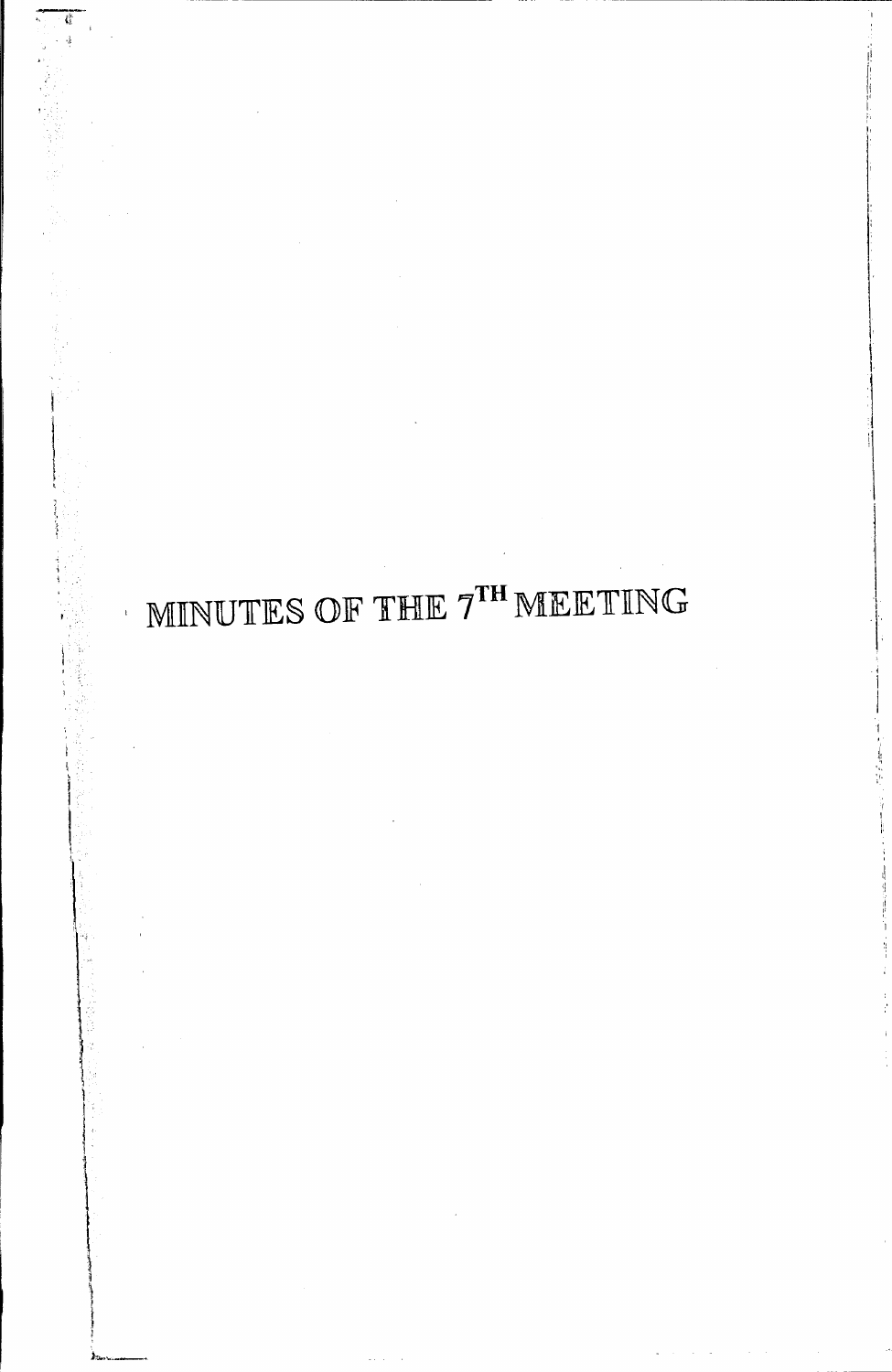MINUTES OF THE MEETING OF THE EXECUTIVE COMMITTEE OF THE BOARD OF GOVERNORS OF THE HOUSING SCHEME FOR ISLAMABAD HELD ON 28TH JUNE, 1989

The Seventh meeting of the Executive Committee of the Board of Governors for the Housing Scheme for Federal Government Employees on ownership basis at Islamabad was held on 28th June, 1989 in the Works Division.

\*\*\*\*\*

 $2.$ 

 $3.$ 

Ă,

 $\Phi_{\frac{1}{2}}$ 

「大学の人物の人物の人物」という「人物」という「人物」という「人物」という「人物」という「人物」という「人物」という「人物」という「人物」という「人物」という「人物」という「人物」という「人物」という

The following attended the meeting :-

- a. Mr S A S Ainuddin Additional Secretary Incharge (H&W)
- b. Mr A Rashid K Raloch Joint Secretary Works)
- c. Mr Hameed Akhtar Niazi Financial Advisor Works)
- d. Mr Samiullah Khan Joint Secretary Cabinet Division Rawalpindi

The following were also in attendance:-

- a. Mr Sarshar Ali Malik Officer on Special Duty (P&EC) Works Division Islamabad.
- b. Mr M Rasool Khan Superintending Engineer Pak PWD, Islamabad.
- c. Mr Perviez Akhter Section Officer Works Division Islamabad

Additional Secretary Incharge (Housing and Works) informed 4. that the meeting was called at short notice to finalise the issuance of letter of offer to those applicants of categories I & II whose declarations have been checked and found correct and also to discuss the cases of those applicants whose earlier declarations were not considered correct and who had requested for review of their cases.

Contd.P/2.

President In Chair

Senior Vice Presiden:

Member

Member

 $\overline{1}$ 

化维生物型化

 $\begin{array}{c} \mathbf{i}_1 \\ \mathbf{j}_1 \\ \mathbf{k}_2 \end{array}$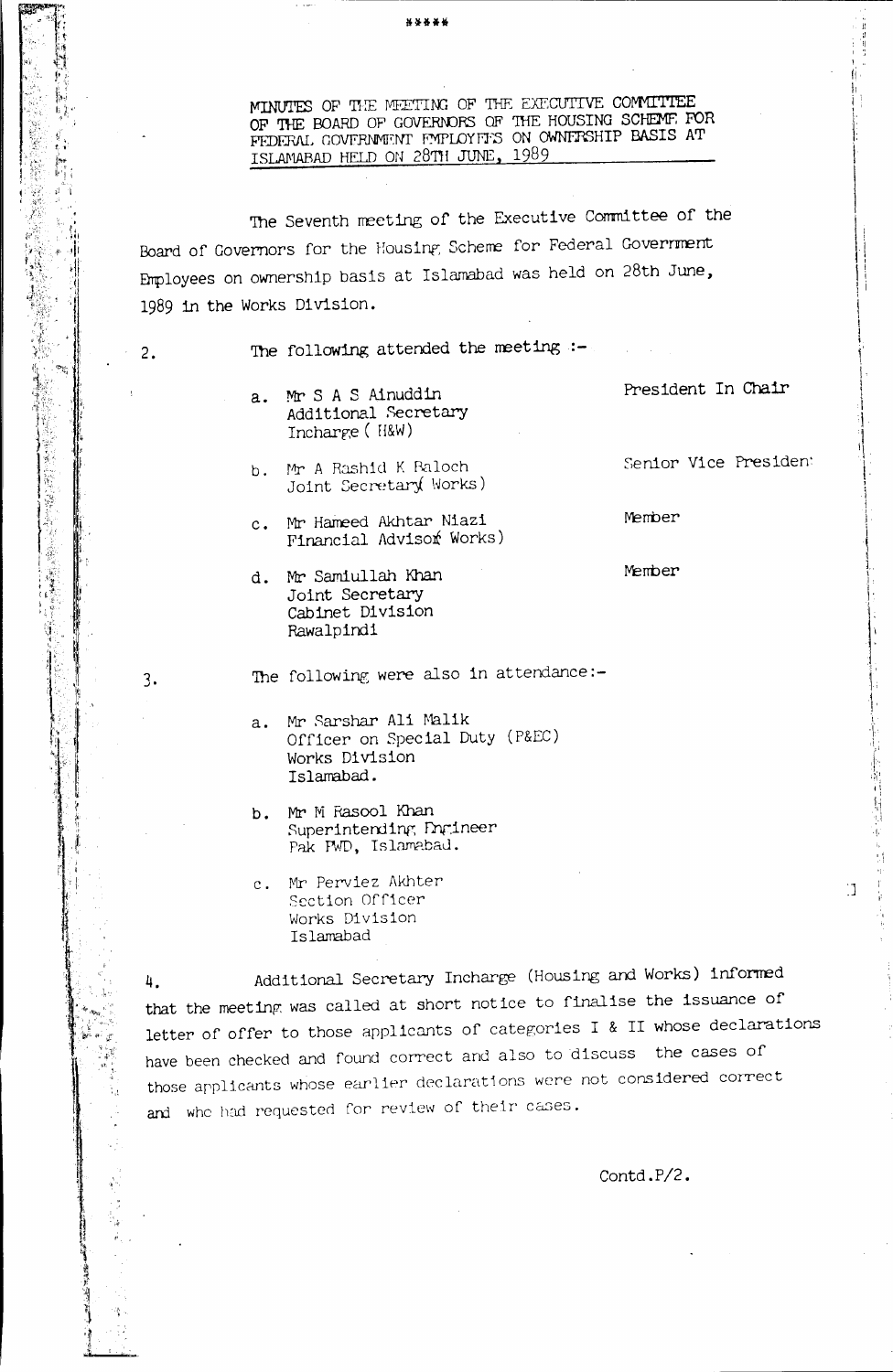5. After detailed discussions, the following decisions were taken :-

- a. Mr Fazal Karim, Deputy Secretary, Labour Division would be gIven priority II as he has two 1nher1ted houses which are under litigation.
- b. Mr Shamsul Huda Azizi, Deputy Secretary, Management Services Division had a flat in Islamabad which, accordinr to his statement before Additional secretary (Housing and Works)) had been sold by him in 1985. He was, therefore, asked to produce the necessary documents, e.g. sale deed, transfer letter, registration and permission from the government to sell the flat. His case would be reconsidered in the next meeting of the Executive Committee.
- c. Mr Mahmood Ahmad Khan, ex-Section Officer, Works Division, Islamabad owned a house in his name at Islamabad which, according to his statement before Additional Secretary(Eousing & Works), had been sold by him. However, due to his failure to provide the requisite documents, his case would be placed under priority-II.
- d. Mr Rahmatullah Khan, Director General, Wafaqi Mohtasib's Secretariat has two plots in Islamabad. He should be given priority-II.
- e. Mr Fasahat Hussain , Deputy Secretary Planning Divisio had a plot in Islamabad which, according to his statement had been gifted to his son. His case would be accorded Priority-II .
- f. Declaration of the remaining applicants of categories I & IJ may be pot verified from the respective ministries/ divisions/departments through personal contacts at the appropriate level.
- g. Mr M. Rasool Khan, Superintending Englreer, Pak FWD, would explore the possibility of shifting"the plots allocated in Sectors  $I-8/2$  to  $I-8/3$  through coordination with the concerned CDA authorities.
- h. The balance cost of the plots in sector 1-8 would be paid to the CDA forthwith.

i .

Contd.P/3.

i I:.

'.1 . ,

,

I, J: H ji

Ii

t :11

t

,. ;:1 , I